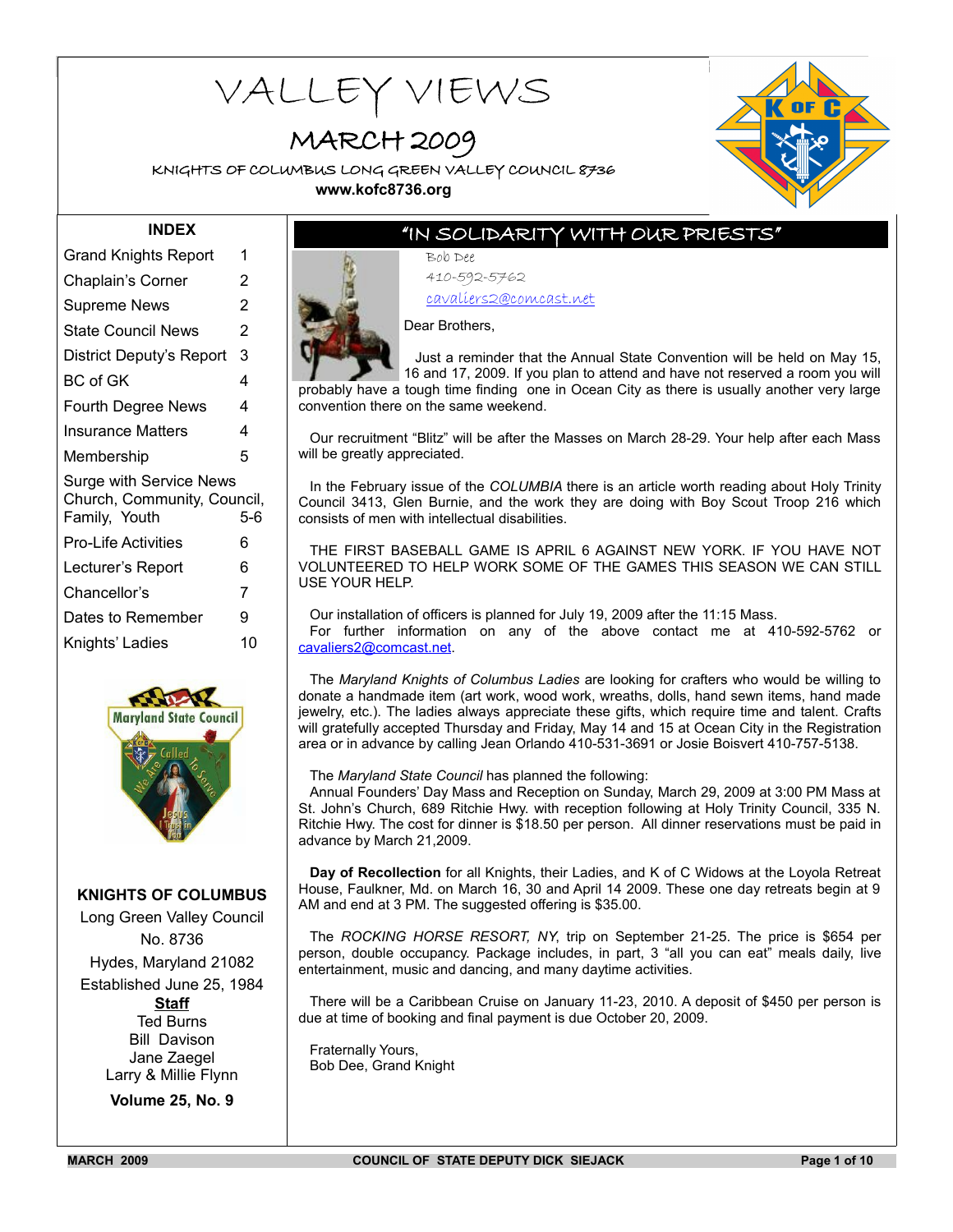# **CHAPLAIN'S REPORT Fr. Willie Franken; 410-592-6206; WFranken@archbalt.org**

Dear Brother Knights,

The holy season of Lent has begun. Lent is derived from an Old English word for spring, lencten, to name these forty days. As the hours of daylight continue to lengthen, the rebirth of nature during spring draws closer. There can be no harvest without plowing and planting. So, too, there can be no Lent without the hard work of authentic conversion, and the practice of the traditional disciplines of prayer, fasting, and almsgiving.

What will Lent be for you? Recall for a moment what Lent has meant for you. Some of us remember Lent as a time to give up candy or cookies, or a time to stop smoking. Lent can be a time to implement some personal change in our lives. This change is referred to as conversion. During this time of Lent, we remember the promises of our baptism, when we were joined to Christ, and promised to turn away from sin and follow the way of the gospel. We are encouraged to conduct a personal inventory of our lives. What area(s) of my life would I like to change?

May Lent be a time of renewal and spiritual enrichment for you.

# **SUPREME COUNCIL NEWS**

On Founder's Day this March 29th, we celebrate the anniversary of the Knights of Columbus. As we celebrate the legacy of Father McGivney and the contributions of our brother Knights since 1882, we also prepare for an even greater future as we live out the vision of our founder.

The anniversary of the realization of Father McGivney's dream is a cause for celebration.

Councils throughout the Order are urged to observe this day – among their own members and with the community at large – as a reminder of what the Knights of Columbus has accomplished in the past years, the ideals of the Order, and their own local achievements.

The Knights of Columbus has been a leader in the pro-life movement for over 30 years. With the Knights of Columbus Day of the Unborn Child soon approaching on March 25, the feast of the Annunciation this year, Knights have the opportunity to stand up and speak out against the evils of abortion.

Councils use the Knights of Columbus Day of the Unborn Child, always a successful event throughout the Order, to come together with friends and family to host a variety of prayer programs within their parishes and their communities that show our never-ending commitment to unborn children and their mothers.

# **STATE REPORT**

On Sunday March 29, 2009, the Maryland State Council will celebrate the  $127<sup>th</sup>$ **BALLAR** anniversary of our Order. The celebration begins with the Founders' Day Mass at 3:00 Maryland State Council PM at St. John's Church located at 689 Ritchie Highway, Severna Park, MD 21146. I encourage everyone to make a special effort to join us in commemorating this occasion.



 $\bigcap$ 

The Mass will be followed by an Awards Dinner at Holy Trinity Council No. 3413, 335 North Ritchie Highway, Severna Park, MD 21146. Dinner Tickets will cost \$18.50 per person. The tickets may be obtained from Peter O'Sullivan, Founders' Day Chairman,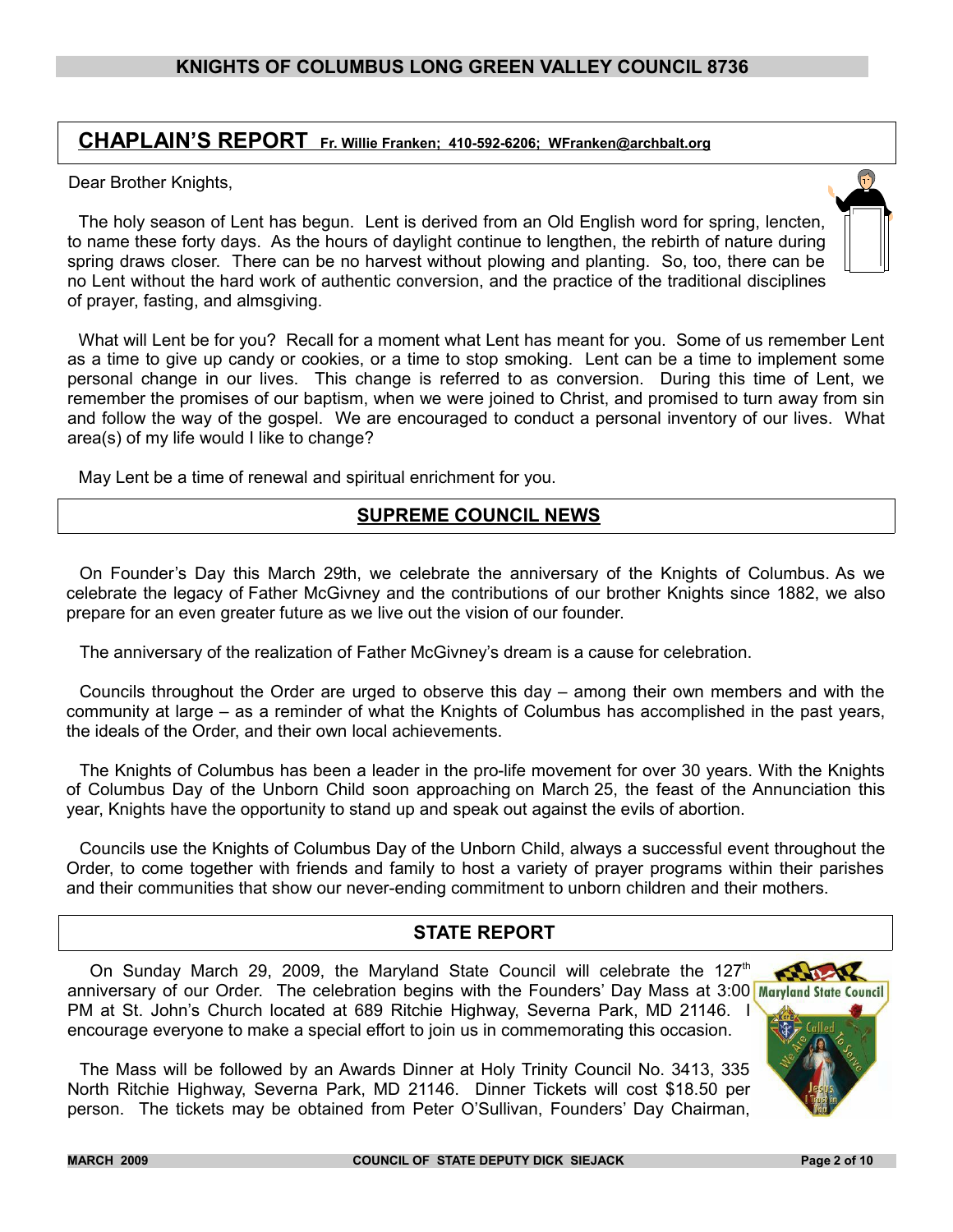until March 21, 2009. Ticket orders and payment should be mailed to Peter at 1909 Brightwood Court Eldersburg, MD 21784. You can contact Peter at 443-340-1204 or by e-mail at [LNFPRO@Verizon.net.](mailto:LNFPRO@Verizon.net)

Following dinner we will honor the Maryland State Council's Citizen of the Year, Catholic Teacher of the Year, Family of the Year, Police Officer, Firefighter and Emergency Medical Technician of the Year. Dress for the Mass and dinner is business suits with jewel of office.

All council officers, their wives and children are encouraged to attend. If you are unable to attend both functions, please try to attend one or the other as your schedule permits.

# **DISTRICT DEPUTY REPORT Brian O'Connor; District Deputy 1**

District Deputy Message March 2009 REACHING FOR THE STARS REPORT AS OF 02/12/09

| Council No            | <b>New</b>     | <b>Dropped</b> | <b>Net</b> | Net Insurance |
|-----------------------|----------------|----------------|------------|---------------|
|                       | <b>Members</b> | <b>Members</b> | Membership | Increase      |
|                       |                |                | Increase   |               |
| 8736                  |                |                |            |               |
| 9815                  |                |                |            |               |
| 10100*                |                |                |            |               |
| 11372                 |                |                |            |               |
| <b>District Total</b> |                |                | 15         |               |

Star District Goals Net 21 New Members; 11 Insurance Members

\* Meeting Star Council Membership & Insurance requirements

If the membership numbers look the same as last month they are the same. We have a degree on February 16<sup>th</sup> which is after the deadline so I hope we will have several new members to push us closer to Star District.

Do you have an idea to make the order better? Do you know a priest or other religious celebrating a  $25<sup>th</sup>$ ,  $50<sup>th</sup>$ , or 60<sup>th</sup> anniversary this year? If the answer to any of these questions is yes, see your resolutions committee. Yes, now is the time to submit resolutions for the upcoming convention. They must be submitted in the proper format, approved by your council, and received by the State Advocate not later than March 16<sup>th</sup>. In March, we celebrate the founding of our order in 1882 by Father McGivney. I encourage all councils to take this opportunity to pray for his canonization and encourage all brother knights and their families to join the McGivney Guild. There is absolutely no cost and all family members can join. The guild keeps you informed on the status of the quest for his canonization.

Some program reminders, the State free throw championship will be held at 12 PM on March 8th at the School of the Incarnation in Gamrills, Md. From 2 PM – 5 PM Mason Dixon Council is holding a St. Patrick's dinner on Saturday March 14<sup>th</sup> 5:30 PM. Fr Maurice J Wolfe Council is holding a Charity Dinner at Columbus Gardens on Saturday March 21<sup>st</sup>. Long Green Council is holding their annual Catholic Bee. If your council is interested in participating call PGK Joe Owens for details. The Founders Day Mass will be held at 3 PM on March 29th at St.. John's Church, Severna Park followed by a dinner at Trinity council, Severna Park. The cost is \$18.50 per person and reservations are required, see your GK for details. Convention Credentials are due by April 3rd, Convention book Ads are due April  $9<sup>th</sup>$  & Convention reservations at the reduced rates are due by April 15<sup>th</sup>. Lecturer's Award Applications are due April 7th. Finally, to be eligible for the program awards at the ocean all  $3<sup>rd</sup>$  quarter and best of the year reports must be in the Program Directors hands no later than March 31, 2009.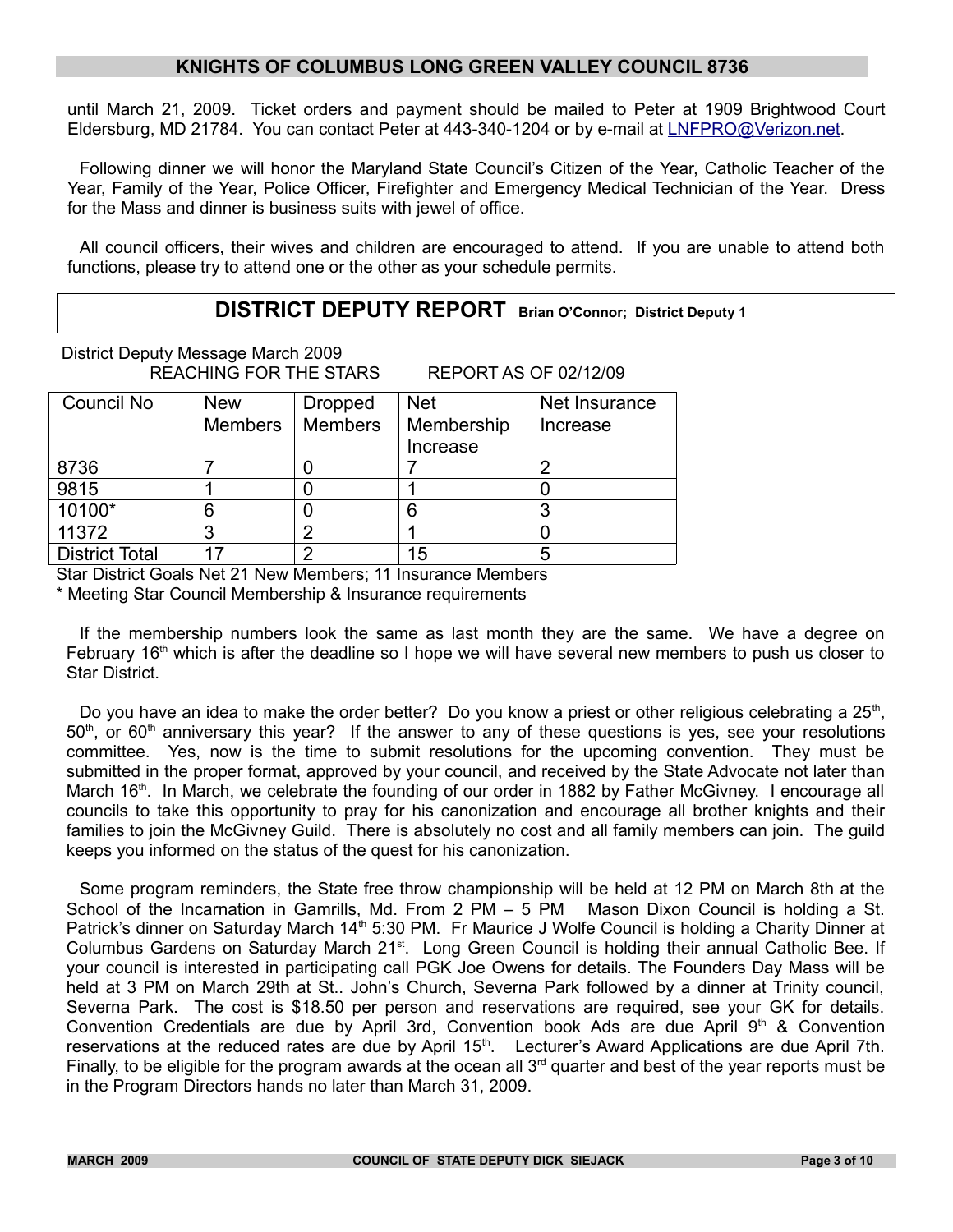Mark your calendar now for the  $3<sup>rd</sup>$  degree at Cardinal Gibbons Council, on Friday March 20<sup>th</sup>, candidates at 7 P.M. Vivat Jesus!

Brian O'Connor District Deputy

#### **BALTIMORE CHAPTER OF GRAND KNIGHTS Michael Sallese President, PGN, FDD, PFN; Msallese11@verizon.net**

Baltimore Chapter of Grand Knights' March meeting will be hosted by Fr. A. Leo Abendschoen Council No. 11615 on Thursday March 12, 2009 beginning at 8:00 PM. The meeting will take place at Church of the Annunciation Hall,. 5212 McCormick Avenue, Rosedale MD 21206. We thank you for your support of the Chapter this year and hope to see you at the March meeting.

Thank you to all those who have supported our Charity appeal this year. We have raised close to \$16,000 and will use it solely for the support of our Breakfast with Santa and Summer Picnic for the children and adults of Villa Maria, St. Vincent de Paul & Gallagher Center. If you have Saturday June 6<sup>th</sup>, 2009 available, consider helping us at our Summer Picnic. You'll be glad you came.

Vivat Jesus!

#### **FOURTH DEGREE NEWS Archbishop John Carroll Assembly 2378; Faithful Navigator Michael Georgulas**

My Brother Knights:

Fourth Degree Meetings are on the third Thursday of the month.

# INSURANCE MATTERS **Robert Marlowe,** 410 823-3800, **robert.marlowe@kofc.org**

# FRATERNAL BENEFITS

"Teach your children well …"

If you're like me, you derive great joy from your children. It's a great feeling when a teacher, coach or fellow parent compliments you on your child.

We all know that raising children these days is no easy task, especially when the values we're trying to instill in them – concern for others, accepting responsibility for their actions, saving money rather than spending it – seem to run counter to what society is trying to teach them. Yet these are exactly the values that tend to draw compliments from teachers, coaches and fellow parents.

We also know that the best way to teach is by example. If you carry enough life insurance to protect your family, and you share it with those children old enough to understand why that's important, you're exhibiting and imparting many of the values you hope your children will absorb.

You'll show them that you love them and are concerned about their welfare. You'll show them that you take your responsibility to provide for your family seriously, and that you want to make sure they're provided for even if you're not around. And you'll show them that investing money in your life insurance protection is more important than the new set

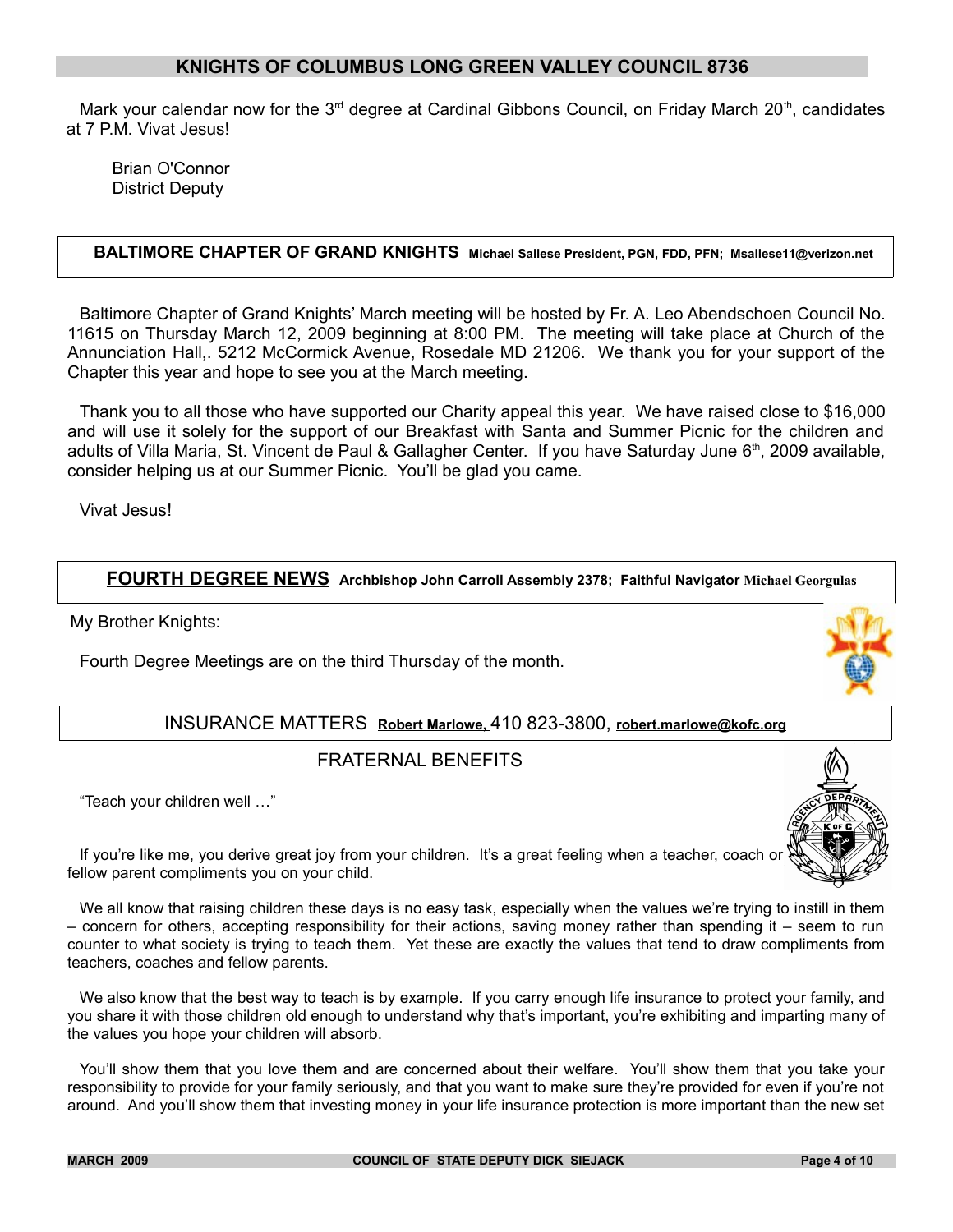of golf clubs you might want, or the newest and best home theater system, or whatever else you might be sacrificing to pay the premiums.

Sure, they'll probably roll their eyes at you as you're explaining this, and they'll certainly moan and groan if they can't get the newest CD, video game or piece of clothing. But they learn from what you do – just like they learn from what you don't do. What lessons do you want to teach them?

I'd like to meet with you to review your existing coverage. Based upon that review, and on the comprehensive needs analysis that I'll perform, we'll be able to put a plan in place that will meet your needs, goals and budget.

#### **MEMBERSHIP CHAIRMAN Jim Schmidt, Sr, PGK; 410-592-8891; snstrngjim@msn.com**

We have been talking about the new Form 100 that has been implemented recently. If you do not have one, or more, to carry with you, contact Jim Schmidt or the Grand Knight for copies to help you anchor in new contacts.

#### **CHURCH ACTIVITIES Randy Keiser; [mostincorporated@yahoo.com](mailto:mostincorporated@yahoo.com) 410-491-6407**

The Shrove Tuesday Pancake Supper was held on February 24th in St. Johns Church Hall. Many enjoyed this remnant of past Lenten practices which has its origin as a way to use up rich foodstuffs such as eggs, milk, and sugar, before the fasting season of the 40 days of Lent. Pancakes and dough nuts also provided a minor celebratory feast prior to the fast itself. Shrove Tuesday gets its name from the shriving (confessing) that English Christians were expected to do prior to receiving absolution immediately before Lent began. We thank Jim Schmidt, Sr. for managing the kitchen and all those who helped set up, serve, and cleanup and we thank McDonald's for donating the pancakes and other supplies.



CALENDAR OF CHURCH ACTIVITIES

**February 24, 2009 - Shrove Tuesday Pancake Supper** March, 2009 / TBA - Catholic Bee Mar. 20, 2009 - 5th Sun. -7:30 Mass, Breakfast at The Sunshine Grill April 19, 2009 - Divine Mercy Mass May 7, 8, 9, 2009 - Spring Fling May 31, 2009 - 5th Sun. -7:30 Mass, Breakfast at The Sunshine Grill.

#### **COMMUNITY ACTIVITIES Mike Naumann; 410-592-4884; mike.n@pioneernetwork.com**

There are two Community activities in the planning stages this Spring. A CPR Training course, and participation in the Apostleship Of The Sea Ministry. Stay tuned for more information on these activities, and the informative Lecturer Program on AOS that will probably be in March.. We are working in coordination with the Archdiocese of Baltimore to determine how we might develop a Community Program associated with their Apostleship of the Sea Program.

# **COUNCIL ACTIVITIES**

We need some volunteers to help and clean out the stock room and clean up the council hall. If you are able to help give me a call or email  $\frac{1}{m}$ t metal.com and I will add you to the list. A final date has not been set as of yet. More info at the council meeting on March 10. Also the council still has council shirts and hats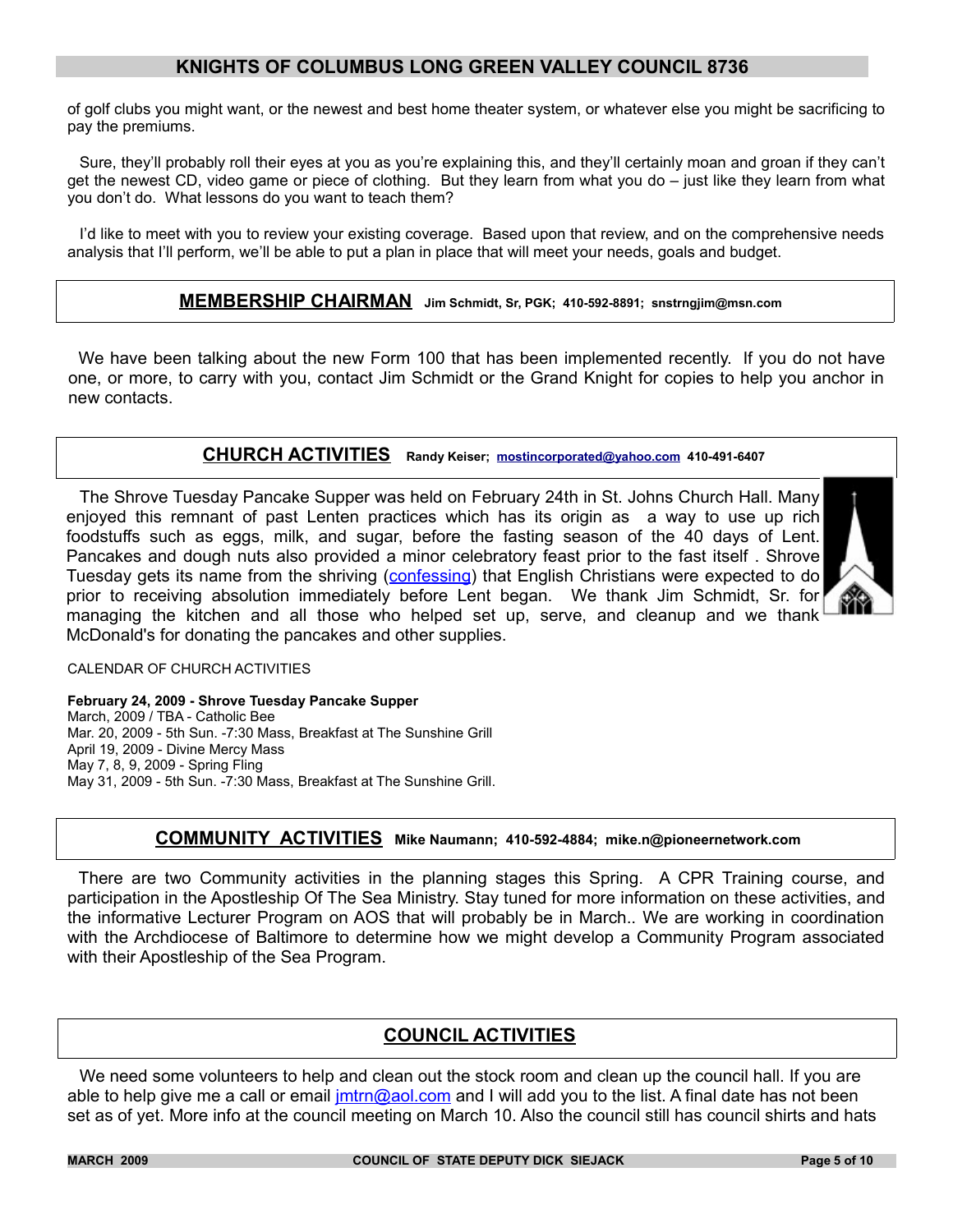on sale.

#### **FAMILY ACTIVITIES Jim Cross; 410-893-1266**

On Valentine Sunday Feb 15, 2009 many LGV Council couples attended 9 AM Mass at St John's. At 11 AM ten couples met at Christopher Daniel in Timonium for brunch to celebrate Valentine's Day. A wonderful time was had by all. Yet we should be grateful for our spouse very day not just Valentine's Day and **Anniversaries** 

Chris and Kathy Phillips and their two sons, Benjamin and Andrew were submitted for Family of the Month for January. Chris has been Youth Activities Chair for several years and active in Scouting. His son Benjamin received his Eagle Scout Award on January 24, 2009. Although this is awarded to him as an individual, it requires a high level of family support to accomplish this award.

Cal and Rita Guthrie were submitted as Family of the Month for February. They will be celebrating their 54<sup>th</sup> Wedding Anniversary on April 16. They aren't our council's longest married couple due to getting married a little later in life. But they seem to share a sense of humor which may be the secret to longevity in relationships. It appears in many council couple relationships but I guess that those married over 50 years have had more time to perfect it.

# **YOUTH ACTIVITIES Chris Phillips**

# **PRO-LIFE ACTIVITIES Jim Cross; 410-893-1266**

Nancy Pelosi visited Pope Benedict XVI in February at Vatican City. The Pope said the visit was private but that he did speak to her about abortion. Mrs. Pelosi failed to mention that topic when discussing many details of her visit. Please pray for Life issues under consideration in Annapolis and Washington DC.

There will be a March 4 Legislative Brunch and a March for Life on March 9 in Annapolis. Archbishop Obrien will celebrate Mass at St Mary's Church in Annapolis at 5:30 PM on March 9 to start the March for Life events. .

#### **LECTURER'S REPORT Joe Wenderoth, (410) 491-5918, email lecturer@kofc8736.org**

We still have not had an opportunity to see the video and informative material about the Memorial in Shanksville, Pennsylvania for those whose lives were lost in the 9/11 crash of United Flight 93. Due to weather, holidays and in February Shrove Tuesday, we have had to postpone this program. Look for it at the March social meeting.

As was discussed at the previous meetings, Flight 93 was hijacked by terrorists intent on flying the aircraft to Washington DC and crash it into a Government building just as they crashed another flight into the Pentagon and two more flights into the World Trade Center in New York. Only the brave action and ultimate sacrifice of the passengers saved the loss of more life.

If sufficient interest is generated we may plan a follow-on Council trip to that area to visit the site and the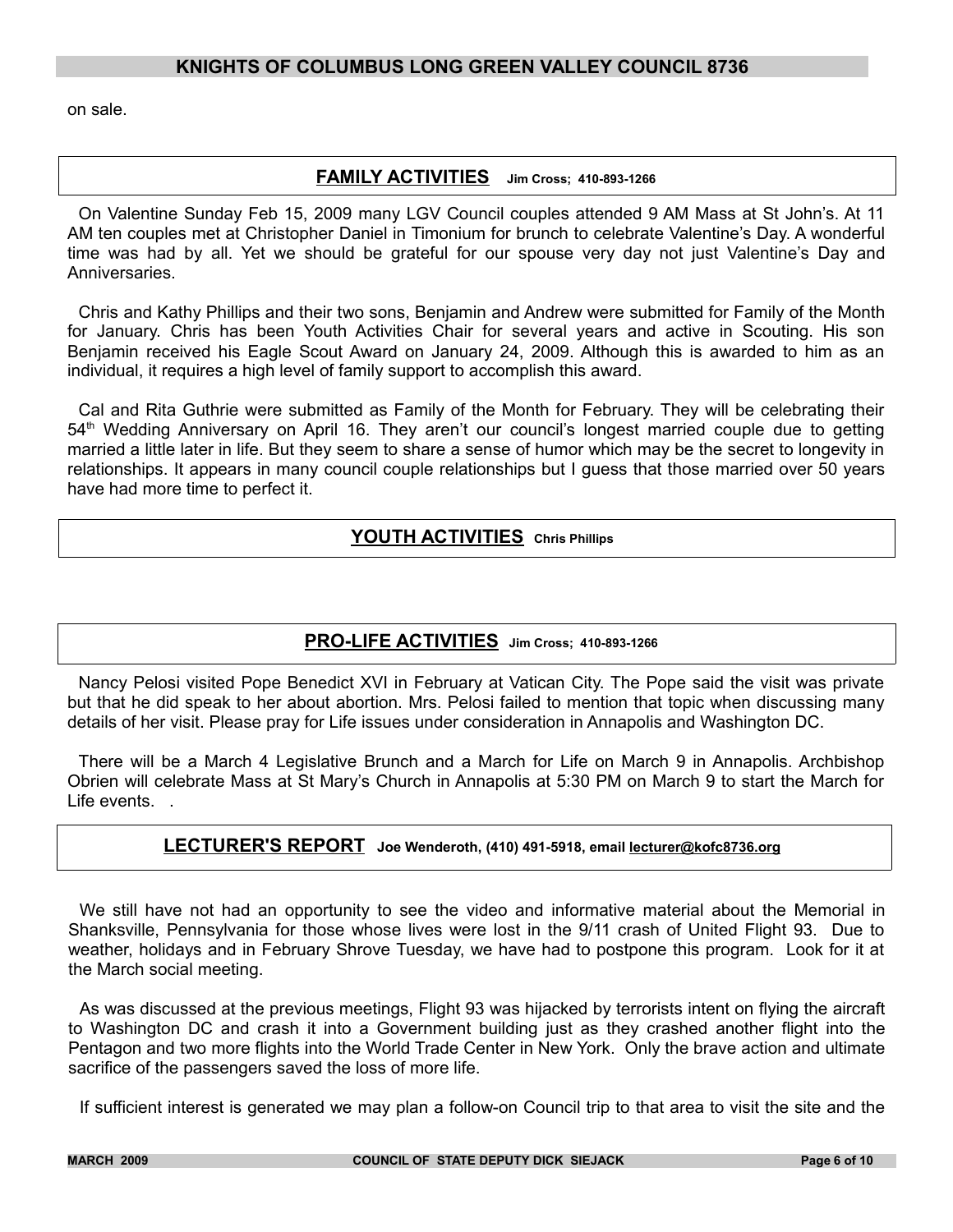Memorial Chapel. It would be a relatively long trip, possibly an overnight venture. Shanksville is off the Pennsylvania Turnpike on the way to Pittsburgh. If that would interest you, let me know.

We are also interested in combining Lecturer and Community Programs to introduce the Apostleship of the Sea Mission and Service opportunity in the port of Baltimore. Stay tuned for more on that program.

As usual, the winner of the puzzle contest will be randomly selected from the pile of correct entries received. Answers will be available at the next meeting for those still befuddled.

The puzzle for March follows. You can email (preferred) or snail mail answers to the Lecturer. The Knight's Ladies are also invited to compete as usual this month and I will report whether I get more correct answers from the Knights or the Ladies!

**March Puzzle:** On The Money (Foreign Currencies) – The currency name MARK is hidden in the word REMARKABLE, and RAND is hidden in GRANDMA. What common word does DINAR appear in?

#### **CHANCELLOR'S REPORT Bob McGraw; Work 410-887-1828; Cell 443-299-7732; rsmcgraw@verizon.net**

#### **Feel free to contact me if you know of any brother or family member that is need of prayers.**

Please continue to pray for the following:

#### **Brothers:**

Fr. Jack Collopy Dick Spinner Vince Wheeler John Robinson Norm Bronzert William Seibert Tim Calvert Pop Stritzinger Jack Lindung Charles Croghan

#### **Relations:**

Kim Schlee, Daughter of Brother John Schlee Norma Ventura, Wife of Brother John Ventura Leonard Scheno, Brother of Jim Scheno Ann Hughes, Mother-in-Law of Brother Joe Wenderoth Faith Rowland, Granddaughter of Brother Bill Loeffer Mary Renshaw, Wife of Brother Bob Renshaw Marilyn Carr, Wife of Brother Ronald Carr, Sr. Phyllis Rowan, Mother of Brother Thomas Rowan Stan Gibson, Brother of Brother Sam Gibson Pat Elbert, Wife of Brother Charles Elbert

#### **Deceased:**

Joan Keiser, Mother of Brother Randy Keiser Vincent Croghan, Brother-in-law of Brother George Landefeld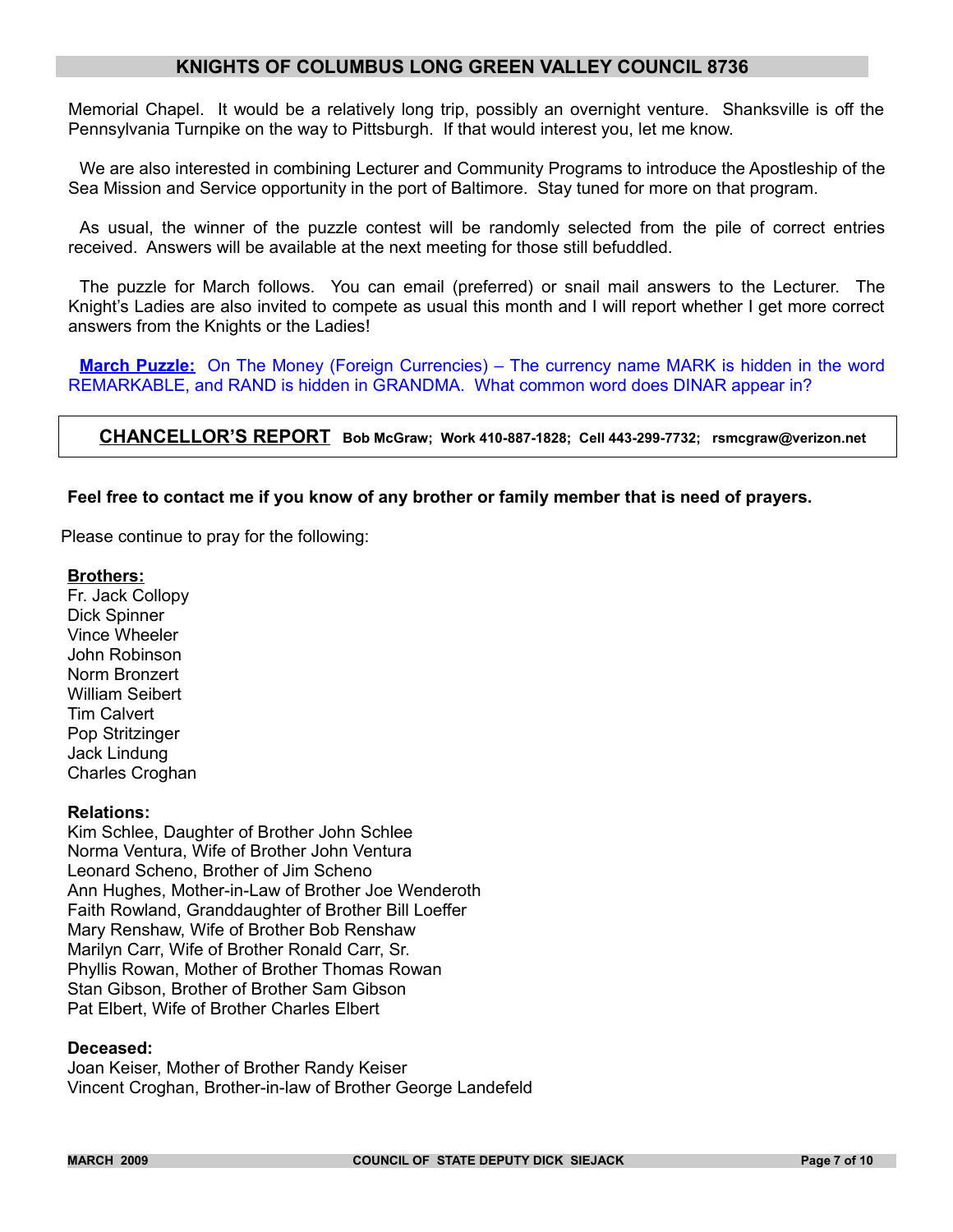| <b>MARCH BIRTHDAYS</b>    |    |                        |    |
|---------------------------|----|------------------------|----|
| <b>Jim Szivos</b>         | 4  | Jim Hock               | 4  |
| John Vendetti             |    | <b>Preston Shelton</b> | 9  |
| <b>Vince Pipitone</b>     | 10 | Ray Peterson           | 11 |
| <b>Bob Elliott</b>        | 13 | Pat Martino            | 13 |
| <b>Tony Moscati</b>       | 14 | Dick Siejack           | 14 |
| <b>Tom Gorius</b>         | 15 | <b>Matt Gutberlet</b>  | 15 |
| Deacon Don Murray         | 18 | Al "Pop" Stritzinger   | 20 |
| <b>Bill Smith</b>         | 25 | John Schmidt           | 26 |
| <b>Albert Satterfield</b> | 29 | Mike Talipan           | 29 |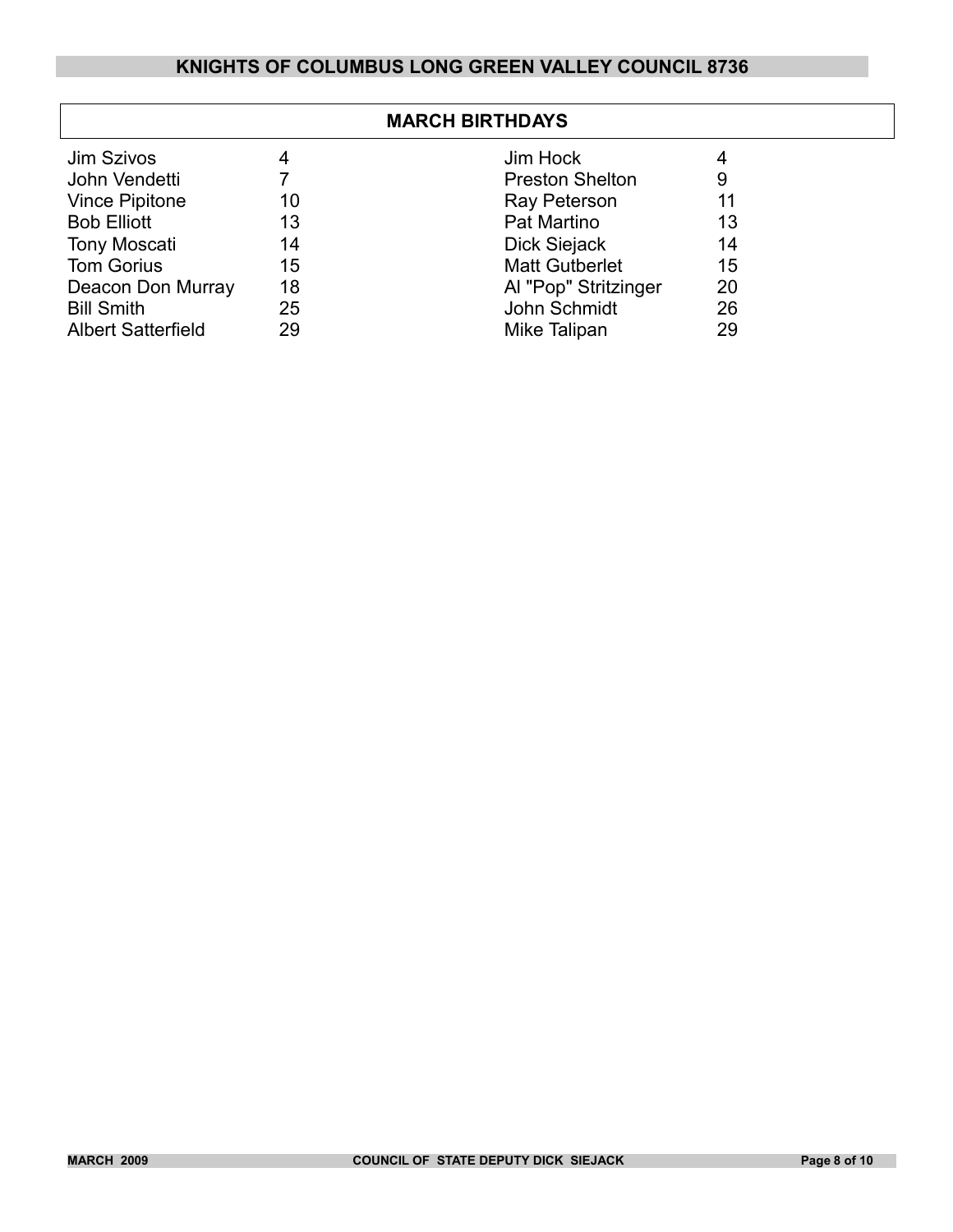| <b>REMEMBER</b><br><b>DATES</b><br><b>TO</b> |              |                |                               |                             |  |  |  |  |  |
|----------------------------------------------|--------------|----------------|-------------------------------|-----------------------------|--|--|--|--|--|
| <b>DATE</b>                                  | <b>DAY</b>   | TIME           | <u>ACTIVITY</u>               | <b>LOCATION</b>             |  |  |  |  |  |
| <b>MARCH</b>                                 |              |                |                               |                             |  |  |  |  |  |
| 03                                           | Tues.        | 7:00 PM        | <b>Knights Ladies</b>         | <b>Council Home</b>         |  |  |  |  |  |
| 05                                           | <b>Thurs</b> | 7:00 PM        | <b>Officers Meeting</b>       | <b>Council Home</b>         |  |  |  |  |  |
| 10                                           | Tues.        | 8:00 PM        | <b>Business Meeting</b>       | <b>Council Home</b>         |  |  |  |  |  |
| 12                                           | Thurs.       | 8:00 PM        | <b>BCGK Meeting</b>           | Fr. Leo Abendscheon Council |  |  |  |  |  |
| 19                                           | Thurs.       | 8:00 PM        | <b>ABJC Meeting</b>           |                             |  |  |  |  |  |
| 24                                           | Tues.        | 8:00 PM        | <b>Council Social Meeting</b> | <b>Council Home</b>         |  |  |  |  |  |
| 29                                           | Sun.         |                | Founders Day(1882)            |                             |  |  |  |  |  |
| <b>APRIL</b>                                 |              |                |                               |                             |  |  |  |  |  |
|                                              |              |                |                               |                             |  |  |  |  |  |
| 02                                           | <b>Thurs</b> | 7:00 PM        | <b>Officers Meeting</b>       | <b>Council Home</b>         |  |  |  |  |  |
| 07                                           | Tues.        | 7:00 PM        | Knights ladies                | <b>Council Home</b>         |  |  |  |  |  |
| 06                                           | Mon.         | 1:30 PM        | Baseball Game, Opening Day    | <b>Camden Yards</b>         |  |  |  |  |  |
| 14                                           | Tues.        | 8:00 PM        | <b>Business Meeting</b>       | <b>Council Home</b>         |  |  |  |  |  |
| 09                                           | Thurs.       | 8:00 PM.       | <b>BCGK Meeting</b>           |                             |  |  |  |  |  |
| 14                                           |              | Thurs. 8:00 PM | <b>ABJC Meeting</b>           |                             |  |  |  |  |  |
| 24                                           | Fri.         | 7:05 PM        | <b>Baseball Game-Texas</b>    | <b>Camden Yards</b>         |  |  |  |  |  |
| 28                                           | Tues.        | 8:00 PM        | Social Meeting                | <b>Council Home</b>         |  |  |  |  |  |